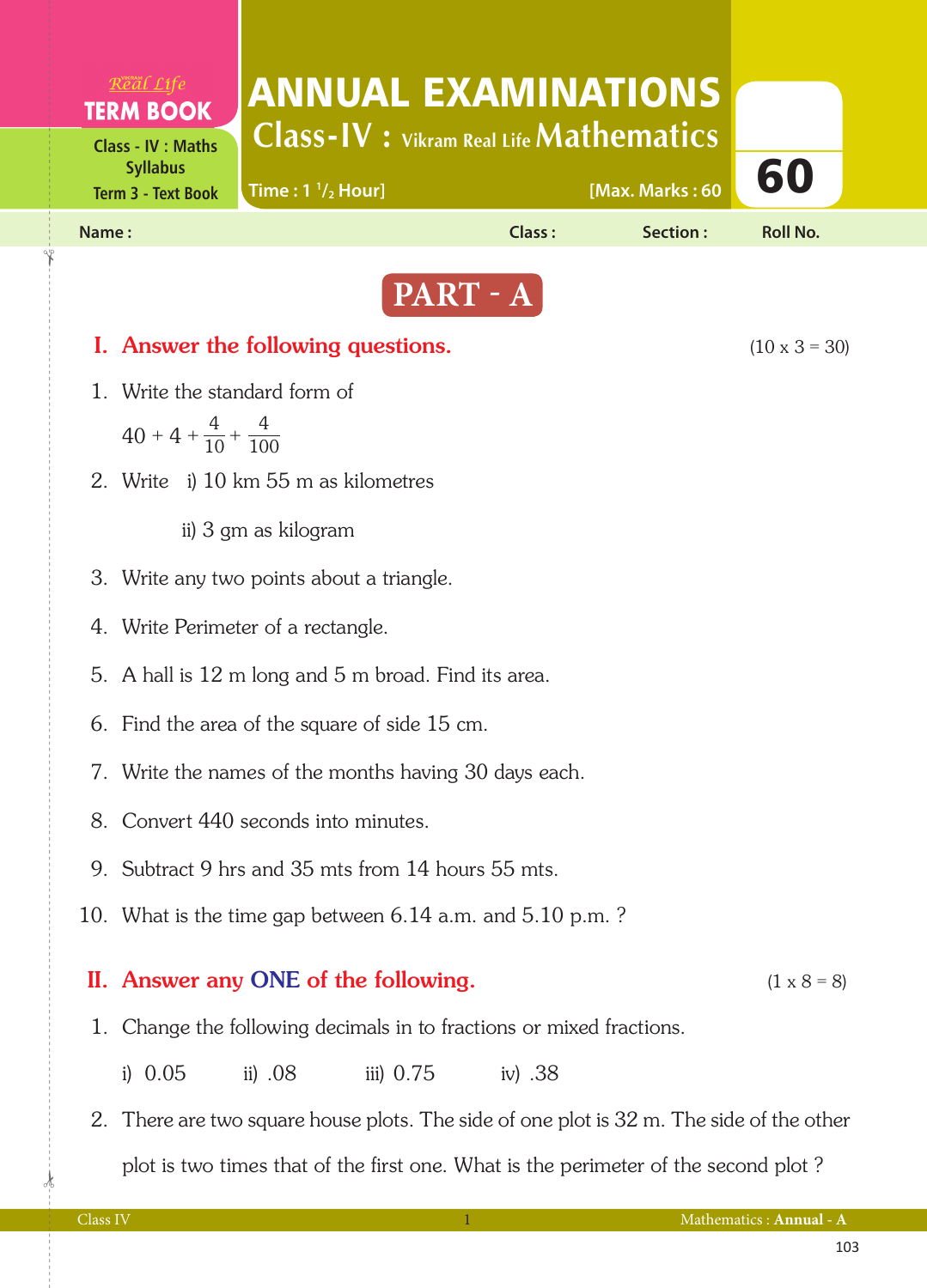### III. Answer any ONE of the following.  $(1 \times 8 = 8)$

- 1. An athlete takes part in a 800 metre race. How many times has he to go round a square play field of side 50 m to complete the race ?
- 2. The Bombay mail from Chennai arrives at V.T. station at 17 : 35 hours. Express this time in 12 hour clock time.

#### IV. Answer any ONE of the following.  $(1 \times 8 = 8)$

- 1. Ramu took 3 h 15 m to do a work. His sister Leela could do the same work in only 2 h 45 m. How much less time than Ramu did Leela take to do the work ?
- 2. Write as kilometres.
	- a) 70 m b) 85 m c) 176 m d) 10 km 75 m

#### V. Answer any ONE of the following.  $(1 \times 6 = 6)$

- 1. Express the following into seconds.
	- a) 142 m b) 37 m c) 9 m 14 s
- 2. Find the area of the rectangle of
	- i) length =  $8 \text{ cm}$  and breadth =  $6 \text{ cm}$ .
	- ii) length =  $15 \text{ cm}$  and breadth =  $10 \text{ cm}$ .

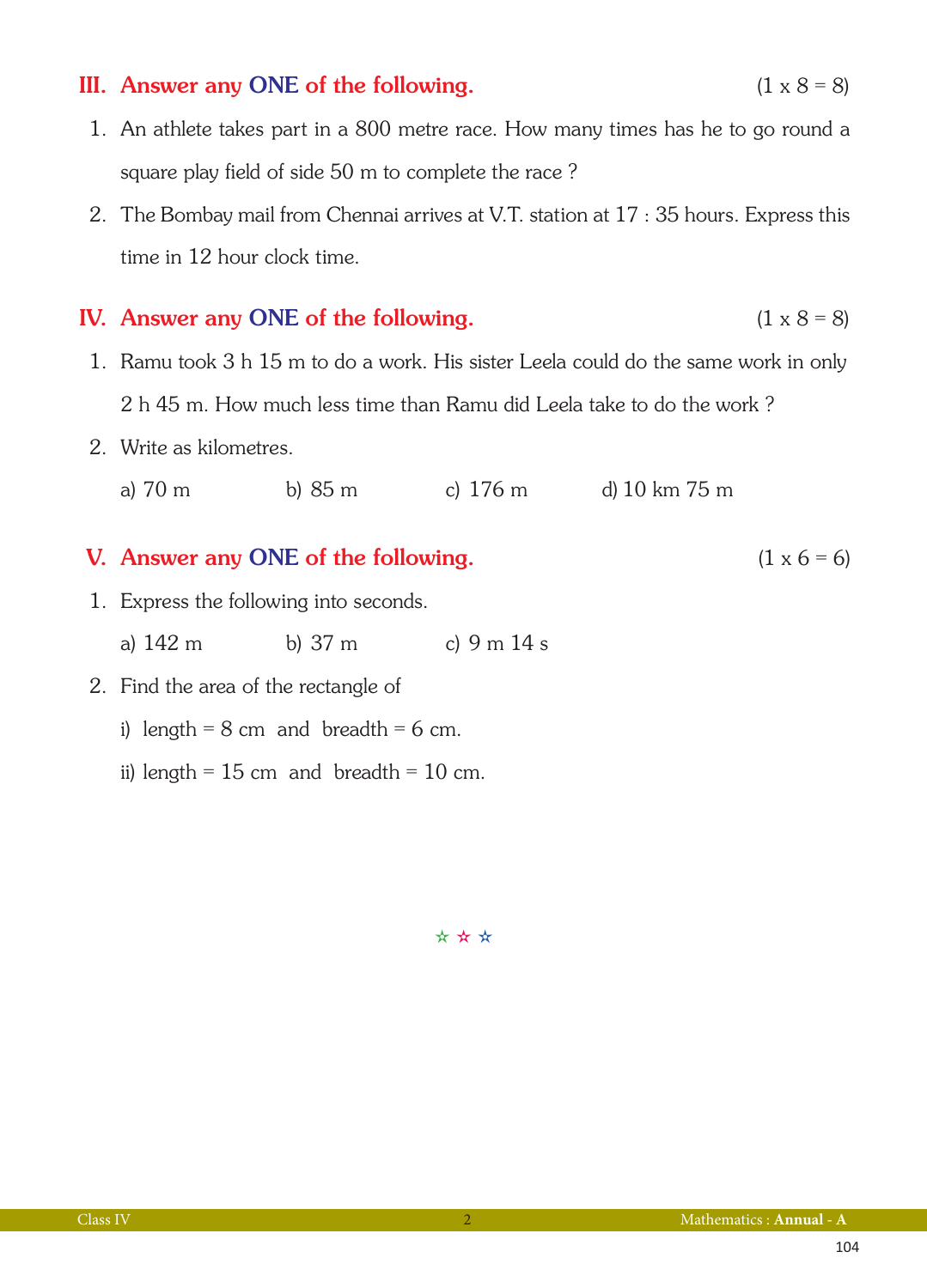# $R$ <sup>VIKRAM</sup> $C$ *ife* ANNUAL EXAMINATIONS **TERM BOOK Class-IV : Vikram Real Life Mathematics Class - IV : Maths Term 3 - Text Book Time : 1 Hour]** The set of the set of the set of the set of the set of the set of the set of the set of the set of the set of the set of the set of the set of the set of the set of the set of the set **Syllabus Time : 1 Hour] [Max. Marks : 40 Name : Class : Section : Roll No. PART - B** I. Choose the correct answer. (10 x 1 = 10) 1. The equivalent decimal of 0.64 from the following is () a) 64.0 b) 0.064 c) 0.640 2.  $l = 12$  cm,  $b = 8$  cm area of rectangle is () a)  $12 + 8$  sqm b)  $12 - 8$  sqm c)  $12 \times 8$  sqm 3. 24 hours = ( ) a) 1 day b) half day c) 2 days 4. Area of a square = ( ) a) side  $\times$  side b)  $2(l + b)$  c)  $(l \times b)$  5. 1200 sec are equal to ( ) a) 120 sec b) 2 hrs c) 20 mts 6. October  $2^{nd}$  is \_\_\_\_\_\_\_\_\_\_\_\_\_\_\_ day.  $($ a) Independence day b) Gandhi Jayanthi c) Children's day 7. Each small division is called a ( ) a) hour b) minute c) second 8. Formula of perimeter ( ) a)  $2(l + b)$  b)  $(l + b)$  c)  $(2 l + b)$ 9.  $6 - 30$  in the evening (using a.m. (or) p.m.) () a) 6.30 a.m. b) 6.35 p.m. c) 6.30 p.m. 10. A leap year usually comes every every years. The set of the set of the set of the set of the set of the set of the set of the set of the set of the set of the set of the set of the set of the set of the set of the set a) 4 b) 5 c) 3 II. Fill in the blanks.  $(10 \times 1 = 10)$  1. 19.564; 5 is in the ........................................ place. 2. 0.01 m is called ........................................ 3. 2750 m = ........................................ km. 4. A closed curve which does not cross itself is called a ........................................ 5. The diameter of a circle is ........................................ its radius. 6. Number of numerals on the clock dial ........................................ Class IV 1 Mathematics : **Annual - B**

 $\frac{1}{2}$ 

✁